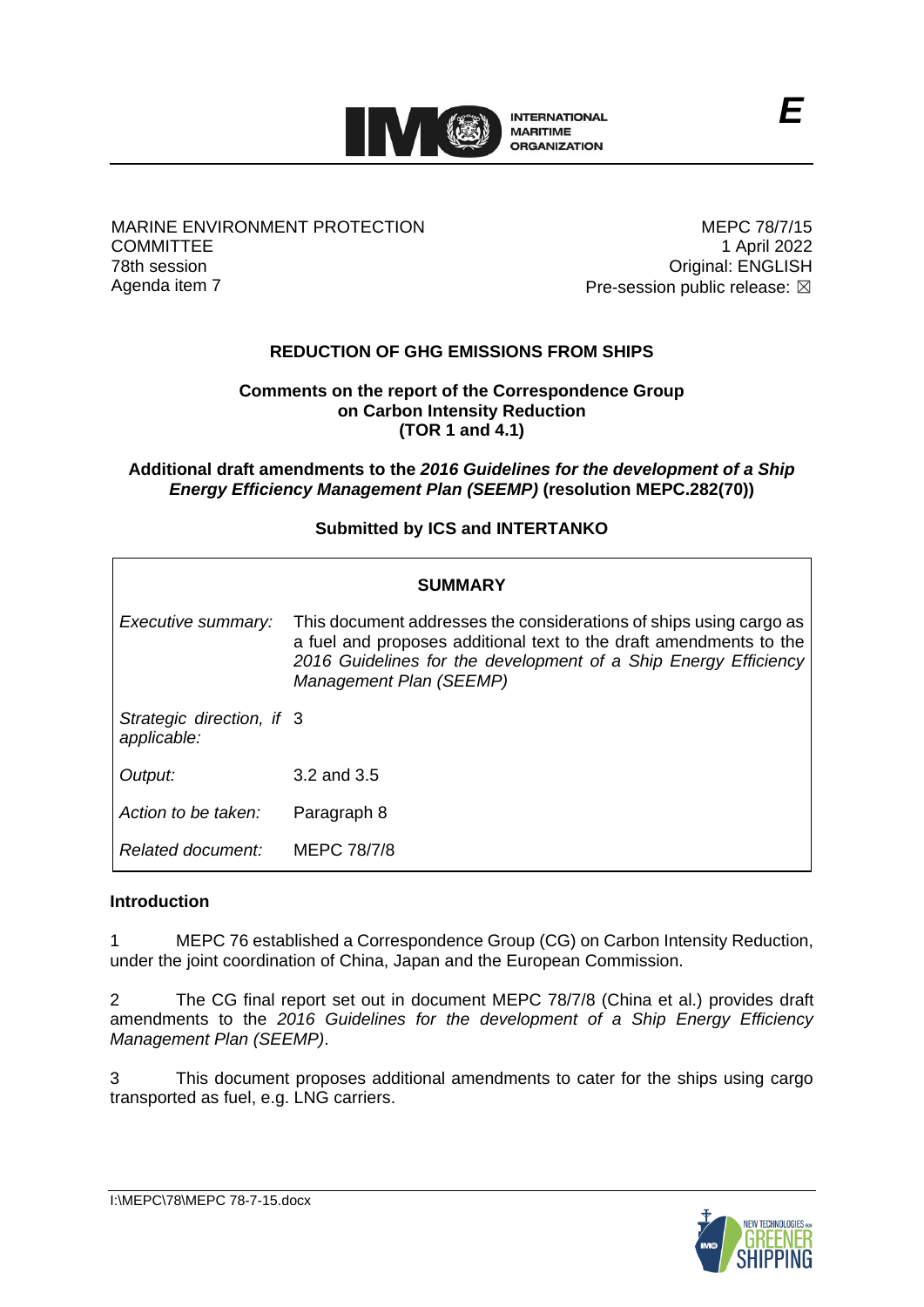### **Background**

4 The proposed additional amendments to cater for the ships using cargo transported as fuel were shared within the CG, albeit late in the process as mentioned in the CG report.

5 Since the CG did not have time to review these proposals, the report suggested that the matter should be further referred to the Committee. Therefore, the co-sponsors submit this document providing advice for further consideration on how to include ships using cargoes as fuel.

#### **Discussions**

6 The following comments are made regarding the use of speed optimization applicable to LNG carriers:

- .1 document MEPC 78/7/8, annex 1, paragraph 5.2.6 considers optimum speed only for a typical conventional marine propulsion plant;
- .2 for most of LNG carriers designs, the marine propulsion plant is highly integrated with the cargo tanks pressure control plant;
- .3 this means the excess pressure generated by the evaporation inside the cargo tanks is handled by feeding the gas vapours from the tanks to the propulsion plant;
- .4 using energy generated by the combustion of cargo tanks' vapours for propulsion is also an optimum way to control cargo tanks pressure;
- .5 the higher the amount of cargo vapour, the higher the energy generated and the higher the speed:
- .6 the amount of LNG evaporation in the cargo tanks varies during a typical laden voyage; the evaporation rate is highest after loading the LNG cargo;
- .7 for typical ballast voyages, LNG carriers consolidate a quantity of LNG in one cargo tank, called the LNG heel, to limit evaporation rate;
- .8 the LNG heel is used at the end of the ballast voyage to cool down the empty LNG cargo tanks in preparation for the cargo loading:
- .9 toward the end of the ballast voyage, the cooling down of the LNG cargo tanks generates high amounts of cargo vapours; and
- .10 the above reflects the optimum operational use of LNG cargo vapours for cargo handling and for propulsion which needs to be included into the revised SEEMP Guidelines. Therefore, the Committee is invited to consider the proposed additional text to the draft revised 2022 Guidelines for the development of a Ship Energy Efficiency Management Plan (SEEMP) as presented in annex 1 to this document.

7 The following comments are made regarding the methods of determining the annual fuel oil consumption, for ships using its cargo as fuel: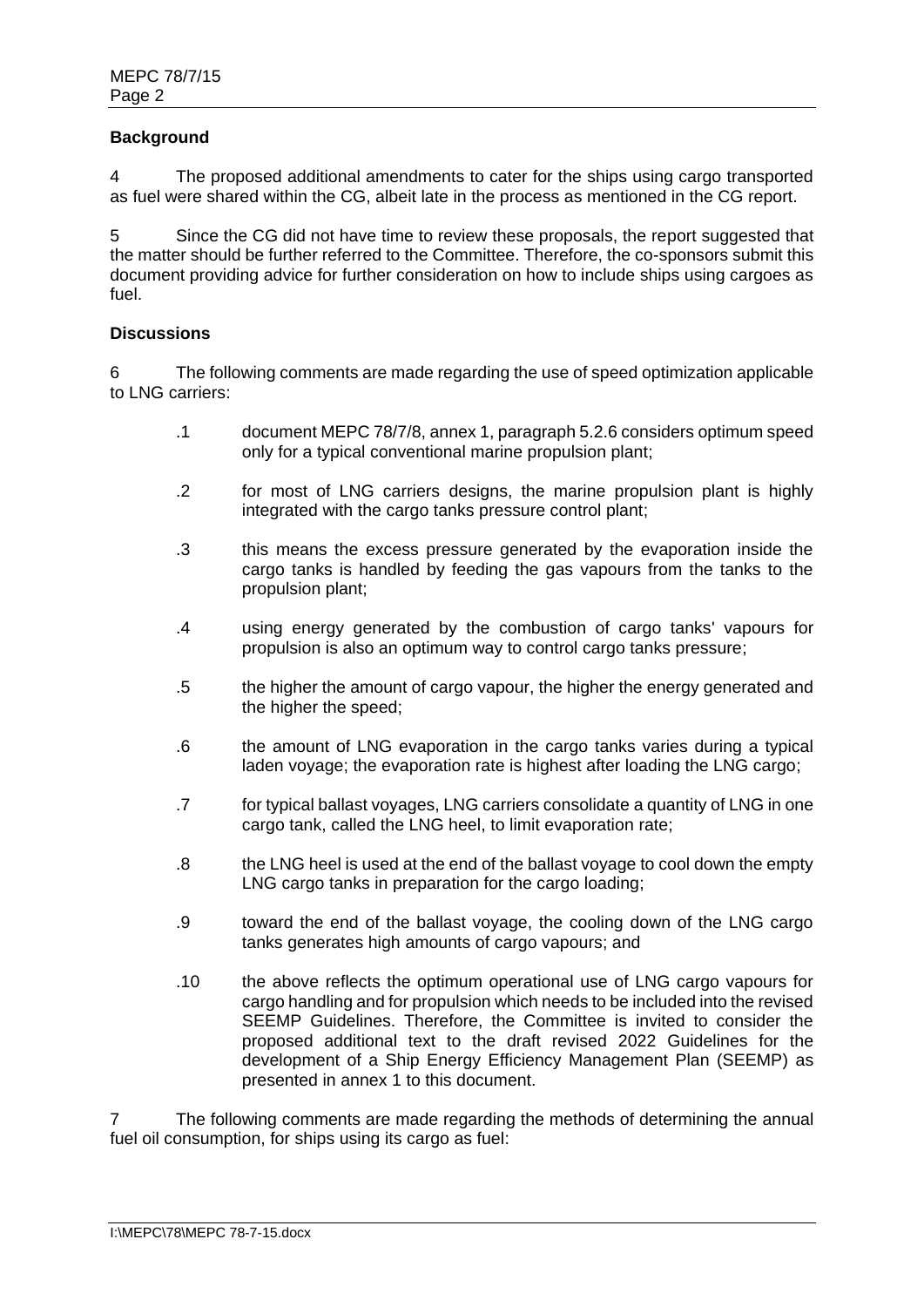- .1 paragraph 7.1 of the draft 2022 guidelines for the development of a Ship Energy Efficiency Management Plan (SEEMP) (annex 1 to MEPC 78/7/8) lists three main different methods for determination of fuel oil consumption:
	- .1 method using Bunker Delivery Notes (BDNs);
	- .2 method using flow meters; and
	- .3 method using bunker fuel oil tank monitoring on board;
- .2 for ships using cargo as a fuel, such as but not limited to LNG, LPG, methanol and ethanol, there is no guidance on cargo tank monitoring method to address fuel consumption;
- .3 cargo tank monitoring consists of determining the volume of cargo liquid consumed from the tanks and applying appropriate density to this volume to convert to mass; and
- .4 when using LNG cargo as a fuel, the following should be considered:
	- .1 LNG is consumed in vapour form when used as fuel;
	- .2 LNG is a mixture of different hydrocarbons, methane being the main component; there is a significant difference between the composition of the LNG vapours and LNG liquid inside the tank; the LNG vapours within the cargo tanks have a higher methane concentration in comparison to the LNG liquid; this is because the other hydrocarbons such as ethane and propane have higher boiling point than methane and remain in the liquid state;
	- .3 therefore, the mass of the consumed LNG volume in the cargo tanks is calculated using the density of methane;
	- .4 the second important element to be noted is the presence of nitrogen in LNG during laden voyages; nitrogen evaporates at a faster rate than methane; therefore, nitrogen is present in the LNG vapours at a higher concentration than its presence in the liquid LNG; nitrogen present in the LNG vapours, consumed as fuel, does not generate CO<sup>2</sup> emissions hence needs to be subtracted from consumption; and
	- .5 the details presented above describe elements which are important to consider for an accurate determination of fuel consumption for vessels using cargo as fuel; therefore, the Committee is invited to consider proposed additional text to the revised 2022 Guidelines for the development of a Ship Energy Efficiency Management Plan (SEEMP) as presented in annex 2 to this document to provide guidance on how to correctly account for fuel consumption of ships using liquid/vapour cargoes as fuels.

#### **Action requested of the Committee**

8 The Committee is invited to consider the proposals set out in paragraphs 6.10 and 7.5 of this document and take action. as appropriate.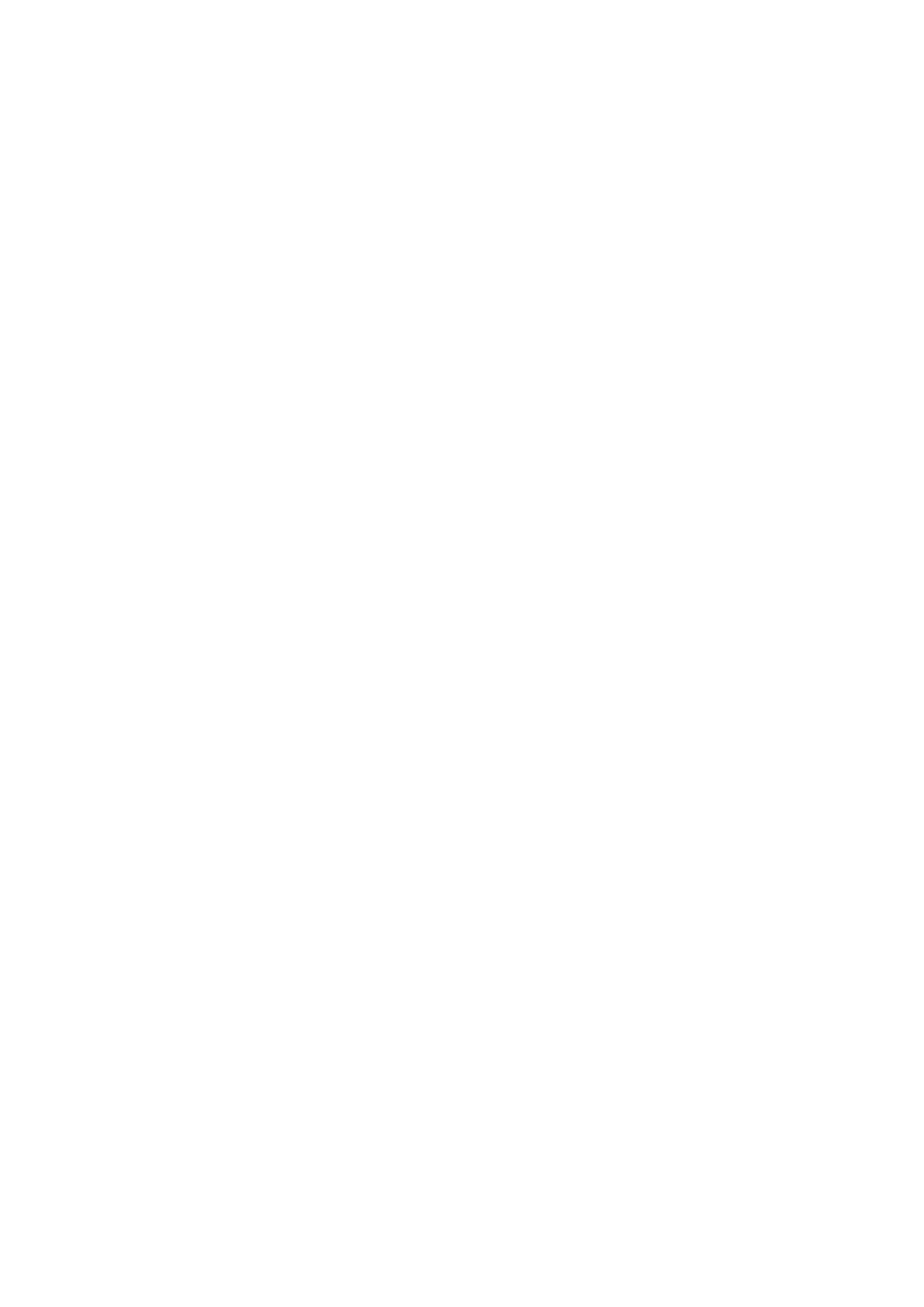## **ANNEX 1**

#### **ADDITIONAL TEXT TO SECTION 5 OF THE DRAFT 2022 GUIDELINES FOR THE DEVELOPMENT OF A SHIP ENERGY EFFICIENCY MANAGEMENT PLAN (SEEMP)**

Additional text to paragraph 5.2.6 is underlined

5.2.6 Speed optimization can produce significant savings. However, optimum speed means the speed at which the fuel used per tonne mile is at a minimum level for that voyage. It does not mean minimum speed; in fact, sailing at less than optimum speed will consume more fuel rather than less. Reference should be made to the engine manufacturer's power/consumption curve and the ship's propeller curve. Possible adverse consequences of slow speed operation may include increased vibration and problems with soot deposits in combustion chambers and exhaust systems. These possible consequences should be taken into account*.* For LNG carriers speed optimization means, quite often, a higher speed at the start of laden passages to control tanks pressure and at the end of ballast passages to use the operational LNG quantity needed for cargo tank cooling in propulsion instead of wasting in GCU or condenser steam dump. Charterers are generally aware of the improved efficiency of this speed pattern.

\*\*\*